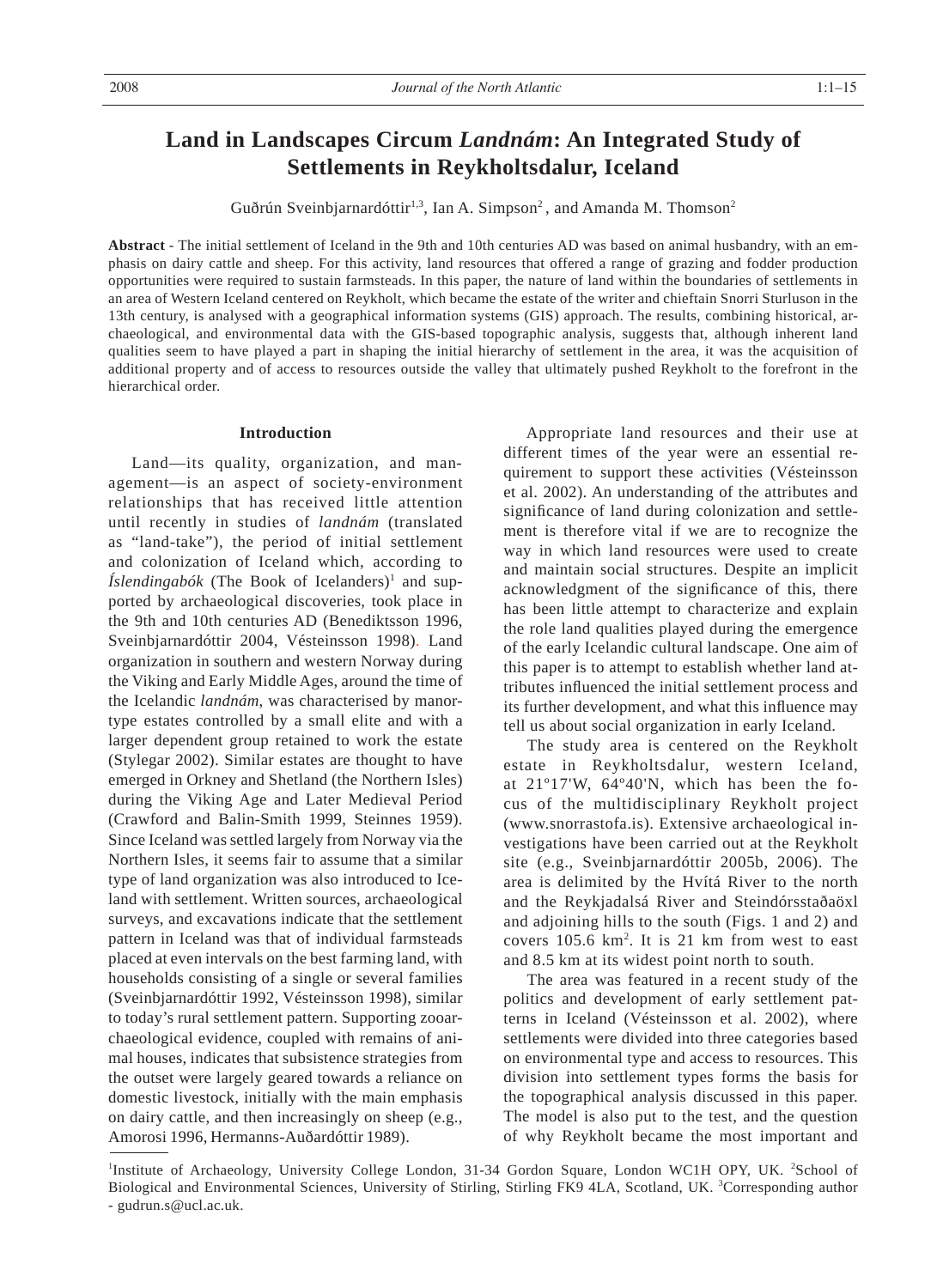wealthiest farm in the valley in the medieval period is explored. To achieve our aims, we place topographical (geographical information systems [GIS] based) analyses into a thoroughly researched his-



Fig. 2; Benediktsson 1968:74). Fig. 2; Benediktsson 1968:74).

torical (documentary source based), archaeological (excavation and survey based) and environmental (palaeoenvironmental studies based) context from the Reykholtsdalur area.

## **Historical analyses**

According to the Book of Settlements (Landnámabók<sup>2</sup>) and Egil's Saga<sup>3</sup>, the area under consideration formed part of the huge land-take of the chieftain Skallagrímr, one of the earliest settlers in Iceland (Benediktsson 1968:71, Nordal 1933:73–74). He soon gave or sold chunks of this land to other settlers, including one who took the tongue of land between the rivers Hvítá and Reykjadalsá, approximating the study area, and who lived at Breiðabólstaður (13 on



Figure 2. Farm locations and settlement boundaries in the Reykholt region.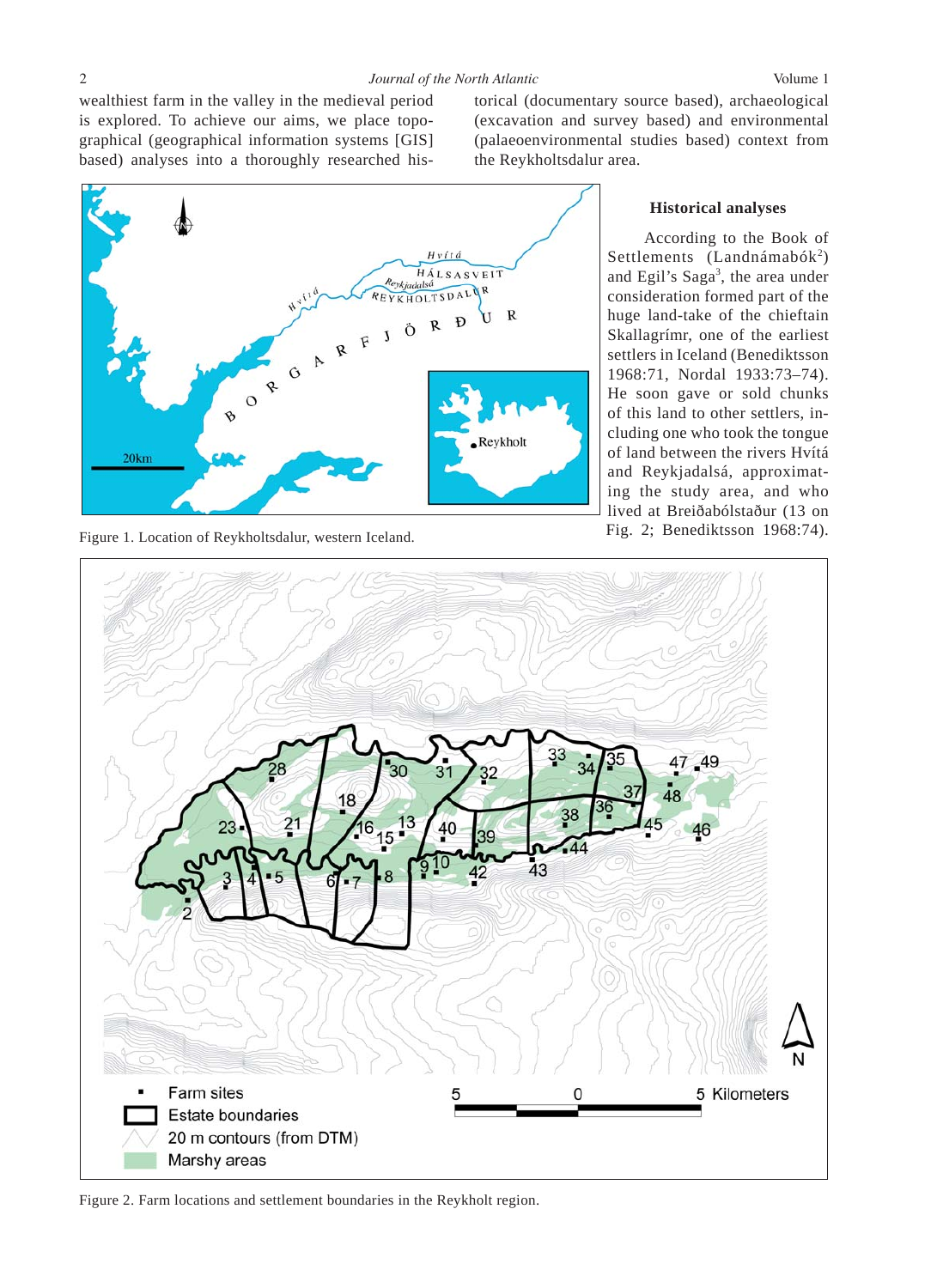The land in the valley which lies to the south of the Reykjadalsá river formed part of the holdings of two other initial settlers according to *Landnámabók* and is divided by the gorge Rauðsgil, by which one of them lived (42 on Fig. 2); the other lived in the adjoining valley further south. During subsequent partitioning into farms, this land was divided into a number of holdings, several of which became the property of Reykholt at different times and are therefore included in this study. Our sources for this partitioning of the land are written sources of 12th century date and later, and some archaeological data (Table 1). Despite this lack of direct information about the settlements in the valley before the 12th and 13th centuries, a number of inferences can be made about the earlier settlement history.

 The early establishment of the majority of the farmsteads included in this study is supported by indications supplied by the place-name evidence. Of the thirty-four farms (Table 1), twenty have topographic names (thought to be a sign of old age), twelve end in –*staðir* (a common ending and thought to point to early, important, but secondary farms [Fellows-Jensen 1984:154, 159]), and one suggests a lower status farm (Háfur [30], translated as pocket net, indicating that fishing in the Hvítá river was practiced at this location). The –*bólstaður* element of what, according to *Landnámabók*, was the initial farm in the area, Breiðabólstaður (13), is common in Western Norway (Olsen 1928) and the Northern Isles, where it seems to have been active from the beginning of the Viking Age until well into the Medieval Period (Gammeltoft 2001).

 Breiðabólstaður (13) is, as already mentioned, named in *Landnámabók* as the farm of the earliest settler in the area. Reykholt (15) is mentioned by name in *Landnámabók* as a place attended for baths by the inhabitants of Breiðabólstaður and again as the residence of Þórður Sölvason who lived in the 11th century (Benediktsson 1968:78–9). Archaeological investigations at Reykholt have produced 10th- to 11th-century dates on barley grains for the earliest occupation (Sveinbjarnardóttir et al. 2007). A church, the excavation of which was completed in 2007, seems to have been erected at Reykholt in the 11th century<sup>4</sup> or shortly after the introduction of Christianity in about A.D. 1000. It has been suggested that Reykholt had already become a church center (*staður*) by the early 12th century (Þorláksson 2000). It now seems clear that a church had been established there well before that time. On the basis of the above evidence, it is concluded that Reykholt had been established by c. A.D. 1000 and that it was an important site from the outset.

 One indication of this early importance is the fact that by about 1200 the initial farm in the area, Breiðabólstaður (13), belonged to Reykholt, together with the neighbouring farms Hægindi (8) and Norðurreykir (31), with the cottage Háfur (30) being in the care of the church farmer. The earliest preserved charter listing the property of the church at Reykholt is a single sheet of calfskin thought to have been written over the period from the second half of the 12th century until c. 1300 (Gunnlaugsson 2000). The above-mentioned property is not mentioned in the earliest part of the charter, which is dated to the 1180s. On the other hand, the homeland and extensive rights and privileges in various more distant locations, for grazing, shieling activity, woodland, and driftwood collection, are listed there (Sveinbjarnardóttir 2005b, in press). Grímsstaðir (16), which had become the property of the Reykholt church by 1463, is mentioned in the 13th-century Sturlunga saga, but the nature of the farm at that time or its earliest history is unknown. In the topographical analysis, it is combined with the land of the Reykholt estate, thus giving the 16th-century picture of its size.

 Skáney (18), Sturlureykir (21), and Deildartunga (23) are regarded as having been next in importance. This determination is based on the value of the land they occupied and the fact that all had annex churches in the past, which, based on patterns elsewhere in the country, is an indication of an independent farm established early in the settlement process (Vé-steinsson 1998). Hurðarbak (28) is mentioned in the 13th-century *Sturlunga saga*, but nothing is known about the nature of the farm at that time or its earliest history. Steindórsstaðir (10), which seems to have had an annex church in the past and lies just outside the study area, also falls into this category.

 Along the same lines of inquiry, the remaining 12 settlements within the study area are less important and most only had one farm. They are all mentioned in early sources and are all believed to have been established as secondary farms, although we do not know exactly when or in what order. Háls (37) in the land of Kolslækur (36), together with Vatn (49), in the land of Stóri Ás (47), which lies just outside the study area, were abandoned in the 13th or 14th century. Archaeological investigations have been carried out at Háls, which was never reoccupied (Smith 1995). Research suggests a 10thcentury date for the earliest habitation at the site and an indication that the locale was used as an iron-extraction site in the 9th or early 10th century, before it became a farm. The research also indicated that the area occupied by Kolslækur/Háls (36/37), Sigmundarstaðir (35), Refsstaðir/Bolastaðir (33/34), and Signýjarstaðir (32) was covered with forest or brushwood in the past. There is a reference in a place-name survey for Refsstaðir (The Árni Magnússon Institute for Icelandic Studies–The Place-Name Collection. Hálsasveitarhreppur 3509. Refsstaðir) to charcoal-making in the past in this area which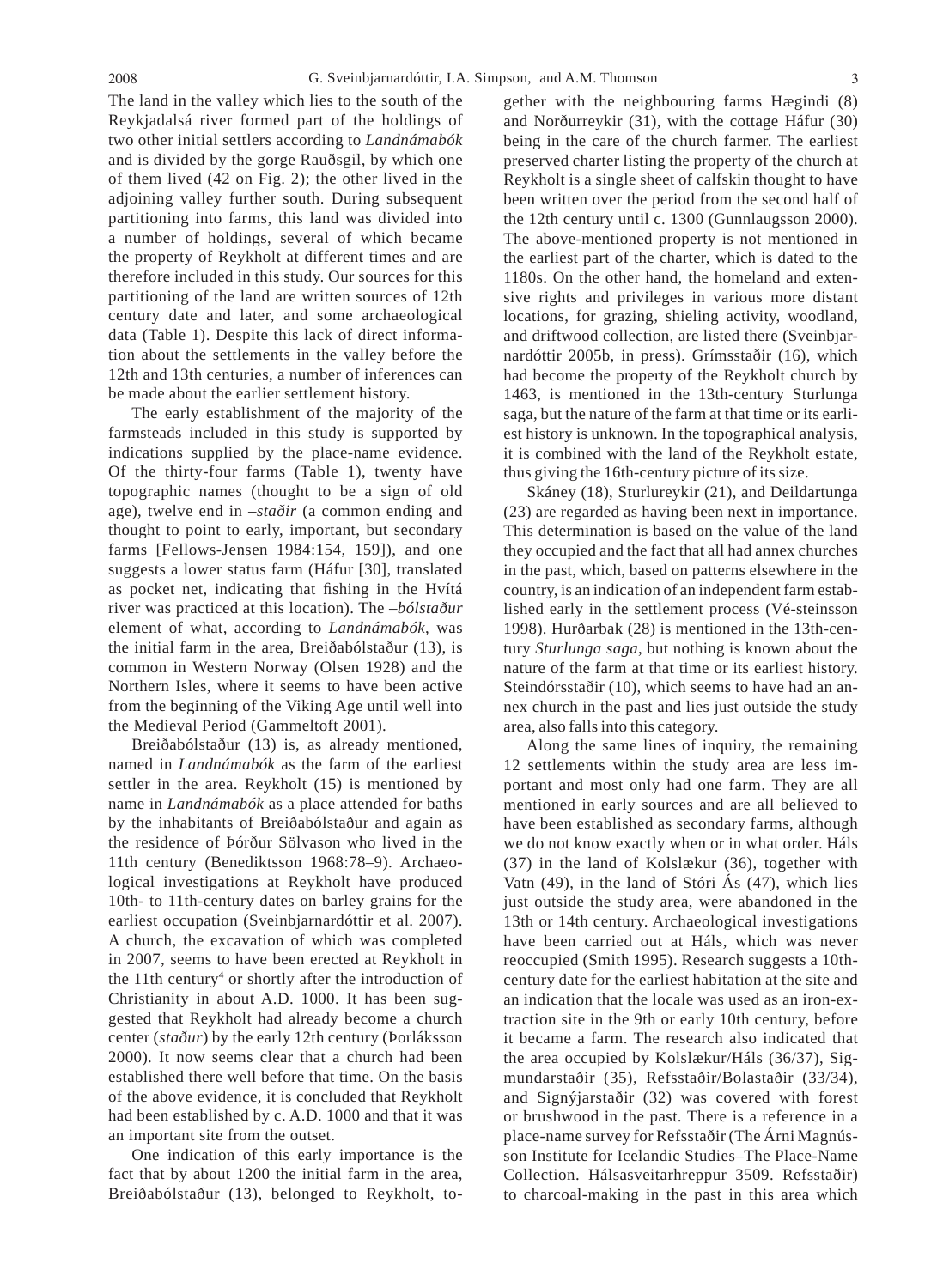lies on the border between the two church seats and large estates, Reykholt and Stóri Ás. The stretch

Table 1. Earliest settled farms in the Reykholtsdalur area.

along the Hvítá River, between Stóri Ás (47) and Norðurreykir (30), suffered bad erosion in the past,

| No.            |                                  | Earliest                    | Date             |               |                                                                          |
|----------------|----------------------------------|-----------------------------|------------------|---------------|--------------------------------------------------------------------------|
| on             |                                  | written                     | (year or         | Church /      |                                                                          |
| map            | Site name                        | source                      | century)         | chapel        | References and other information                                         |
| 3              | Hamrar                           | Deed                        | 1380             | Chapel?       | DI 3:351-2.<br>Oral tradition. Pétursdóttir 2002:85.                     |
| $\overline{4}$ | Kleppjárnsreykir                 | Heiðarvíga saga             | 12th             |               |                                                                          |
| $\sqrt{5}$     | Snældubeinsstaðir                | Sturlunga saga              | 13th             |               |                                                                          |
| 6              | Kjalvararstaðir                  | Landnáma                    | 12th             |               |                                                                          |
|                |                                  | Charter                     | 1358             |               | DI 3:122-3. Owned by Reykholt.                                           |
| $\tau$         | Kópareykir                       | Landnáma                    | 12th             |               |                                                                          |
|                |                                  | Charter                     | 1463             |               | DI 5:399-400. Owned by Reykholt.                                         |
| 10             | Steindórsstaðir                  | Charter                     | c. $1185$        | Chapel        | DI 1:280. Christian graves found.<br>Byggðir Borgarfjarðar II:293.       |
| 9              | Vilmundarstaðir                  | Deed                        | 1550             |               | DI 11:779, 785.                                                          |
| 13             | Breiðabólstaður                  | Landnáma                    | 12th             |               | Settlement farm                                                          |
|                |                                  | Charter                     | 1206             |               | DI 1:471. Part of Reykholt estate.                                       |
| 15             | Reykholt                         | Landnáma                    | 12th             |               | Archaeological date: 10th-12th century.                                  |
|                |                                  | List of priests             | 1143             | Parish church | DI 1:188-89. Páll Sölvason lived at Reykholt.                            |
|                |                                  | charter<br>List of churches | 1180s<br>c. 1200 |               | DI 1:279-280.<br>DI 12:10.                                               |
|                |                                  |                             | 13 <sub>th</sub> |               |                                                                          |
| 8              | Hægindi                          | Sturlunga saga<br>Charter   | 1206             |               |                                                                          |
| 31             | Norðurreykir                     | Charter                     | 1206             |               | DI 1:471. Part of Reykholt estate.<br>DI 1:471. Part of Reykholt estate. |
| 30             | Háfur                            | Charter                     | 1206             |               | DI 1:471. Part of Reykholt estate.                                       |
| 16             | Grímsstaðir                      |                             | 13th             |               |                                                                          |
|                |                                  | Sturlunga saga<br>Charter   | 1463             |               | Owned by Reykholt                                                        |
| 18             |                                  | Landnáma                    | 12th             |               | 11th century brooch found in home field.                                 |
|                | Skáney                           | Charter                     | 1367             | Annex church  | DI 3:222. Human bones found in home field.<br>Þórðarson 1936:44-45.      |
| 21             | Sturlureykir/<br>Gullsmiðsreykir | Deed                        | 1463             | Annex church  | DI 5:400.                                                                |
| 28             | Hurðarbak                        | Sturlunga saga              | 13th             |               |                                                                          |
| 23             | Deildartunga                     | Deed                        | 1178             | Annex church  | DI 1:189.<br>Priest living at farm. Vésteinsson 2000b:98.                |
| 32             | Signýjarstaðir                   | Landnáma                    | 12th             |               |                                                                          |
| 34             | Refsstaðir                       | Charter                     | 1258             |               | DI 1:593-4.                                                              |
| 33             | Bolastaðir                       | Charter                     | 1590             |               | AI II:204. Lay abandoned in 1590.                                        |
| 35             | Sigmundarstaðir                  | Landnáma                    | 12th             |               |                                                                          |
| 36             | Kolslækur/                       | Landnáma                    | 12th             |               |                                                                          |
| 37             | Hálsar                           | Heiðarvíga saga             | 12th             |               | Archaeological dates: mid-10th-late 13th century.                        |
| 38             | Uppsalir                         | Deed                        | 1563             |               | DI 15:157.                                                               |
| 39             | Hofstaðir                        | Landnáma                    | 12th             |               |                                                                          |
| 40             | Úlfstaðir                        | Landnáma                    | 12th             |               |                                                                          |
| 42             | Rauðsgil                         | Landnáma                    | 12th             |               | Settlement farm.                                                         |
| 43             | Búrfell                          | Deed                        | 1563             |               | DI 15:157.                                                               |
| 44             | Auðsstaðir                       | Landnáma                    | 12th             |               |                                                                          |
| 47             | Stóri Ás                         | Landnáma                    | 12th             |               | Settlement farm.                                                         |
|                |                                  | Charter                     | 1258             | Parish church | DI 1:593-4.                                                              |
| 49             | Vatnskot                         | Charter                     | 1258             |               | DI 1:593-4. Abandoned in 13th century.                                   |
| 45             | Giljar                           | Charter                     | 1258             |               | DI 1:593-4.                                                              |
| 46             | Augastaðir                       | Charter                     | 1258             |               | DI 1:593-4.                                                              |
| 48             | Hraunsás                         | Landnáma                    | 12th             |               |                                                                          |
|                |                                  | Charter                     | 1463             |               | DI 5:399-400. Half owned by Reykholt.                                    |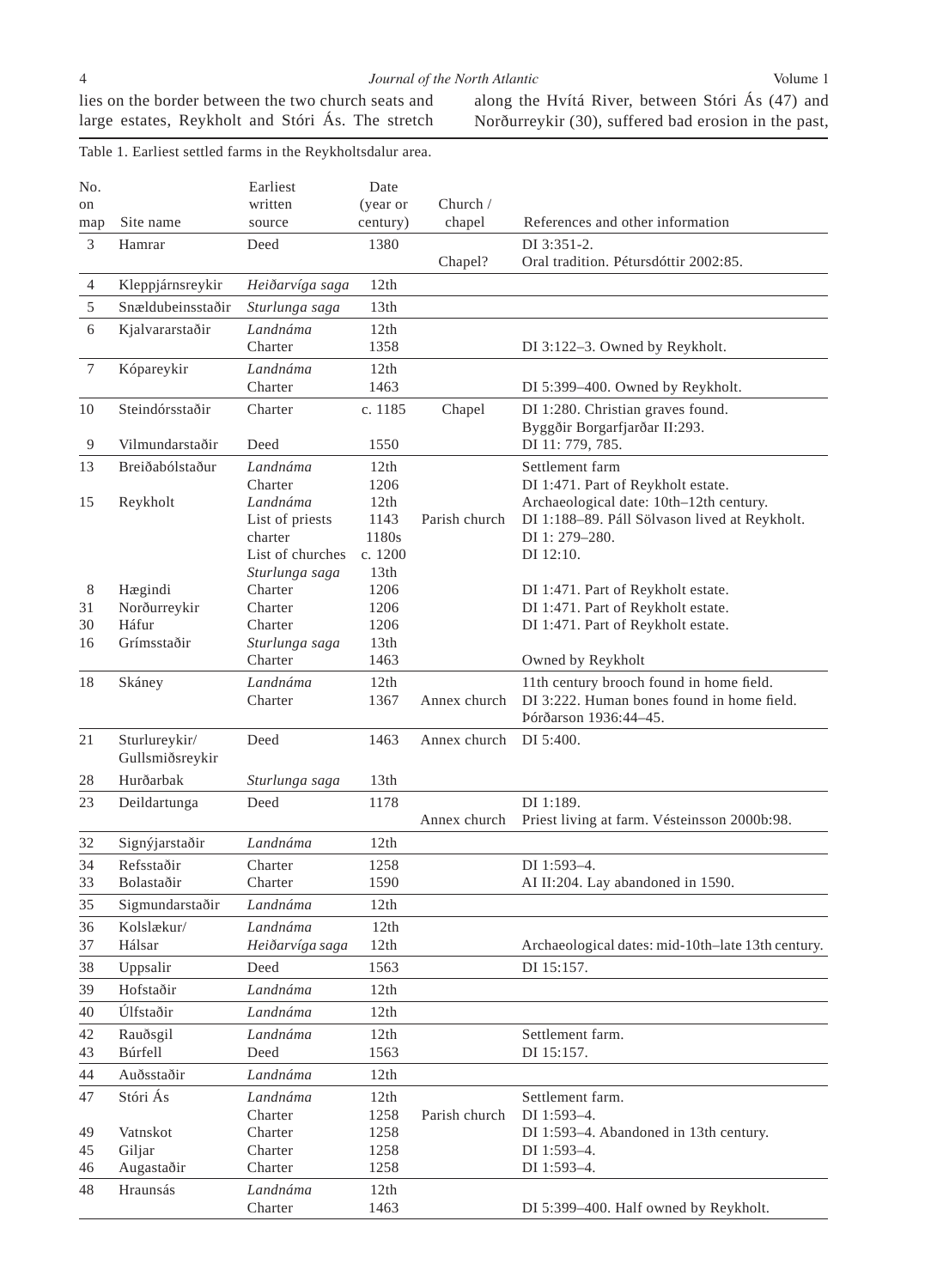probably largely as a result of over-exploitation of the woodland.

## It is clear from the above survey that the available sources cannot give an accurate picture of land division in the study area at the time of settlement. Human activity has only been archaeologically dated at two sites, Reykholt and Háls, to c. A.D. 1000 and the late 9th centuries, respectively. The earliest references to the other farms marked on the map in Figure 2 are of 12th- and 13th-century dates and later, which is, therefore, the true time period reflected in the topographical analysis presented below. This settlement division is likely to go back to earlier times, although this cannot be proven.

 On the above basis, 16 land holdings are identified in the study area (Fig. 2) that can be considered as having been settled during the first centuries of farm establishment. Some of these holdings contained more than one farm from early on (Table 1). Several dependent farms are mentioned in sources from the Later Medieval/Early Modern Period as having been established on the larger holdings, some of which were only occupied for a short period of time. The earliest reference to most of these is in an early 18th-century land survey (Jarðabók 1925 and 1927), although some may well be earlier.

 The boundaries for the different land holdings used in this study and illustrated in Figure 2, are the ones used in Vésteinsson et al. (2002). They are largely based on the 19th/early 20th century *Landamerkjabók*, which is a collection of boundary documents of individual holdings compiled for the sheriff of the area and still serves as the basis for present property divisions. Other sources that can throw light on earlier boundary lines are the previously mentioned *Landnámabók*, which gives some landmarks, medieval documents published in the *Diplomatarium Islandicum* (DI) series, and cartographic and ethnographic sources. Some of the boundary-lines are more permanent than others and therefore likely to have been in place unchanged through the centuries, such as gorges, large boulders used to define line-of-sight limits, and the river course at the valley bottom, although this has clearly shifted somewhat through the centuries; others are less permanent and therefore less reliable, such as cairns and earthworks. Historically, the main settlements seem to have been stable through the centuries. On that basis and with due reservations, these predominantly recent boundary lines are used retrospectively to reflect much earlier times.

 The numbers in Figure 2 are the same as those in Table 1, referring to the farmsteads on each holding thought to have been occupied in the first centuries of settlement. In the table, they are grouped accordingly.

#### **Archaeological and Palaeoecological Data**

 Archaeological survey has been carried out in most of the study area (Pétursdóttir 2002; Vésteinsson 1996, 2000a). A result that is of particular importance for this discussion is the apparent stability of the farmhouse locations until very recent times. In most cases, the present dwelling house has been built on top of the old farm-mound, inevitably causing severe damage to any older remains. At about a third of the sites, the dwelling has been moved down slope, to the valley bottom, but this only happened around the middle of the last century. It was also at that time when tremendous changes took place in farming methods that until then seem to have been to a large extent unchanged since the beginning of settlement. Machines were for the first time used to dig drainage ditches, and large areas were turned into fields, mostly for the cultivation of grass used to feed the domestic animals on which the Icelandic farming economy has always been based. Prior to this expansion in activity, only a small area around the farm had been levelled by hand and cultivated, creating the infield, which was usually surrounded by an enclosure. These old infield areas at individual farms were planned in the first quarter of the 20th century, and the plans (*túnakort*) are kept in the National Archives of Iceland in Reykjavík. The fact that there was little change in farm locations and the size of cultivated areas until after the middle of the 20th century suggests that these plans give a good picture of what the individual farms may have been like physically in much earlier times.

 Palaeoecological analysis was a part of the archaeological excavations at Reykholt (Sveinbjarnardóttir et al. 2007), and such investigations have also been carried out in the vicinity of the site (Gathorne-Hardy et al., in prep.). Pollen, insect, and plant macro-analyses indicate that the main environmental change in the valley after settlement was in the woodland that covered the area, particularly the higher slopes. Although there was a decline in the woodland immediately after the initial settlement period, as indicated by the *landnám* tephra layer (dated to  $871 \pm 2$  AD; Grönvold et al. 1995), it was first drastically reduced between c. A.D. 1150 and 1300. Today the area is devoid of trees. Soils-based evidence suggests an increase in soil wetness associated with this phase of vegetation cover change (I. Simpson, unpubl. data). Some cereal was grown locally during the initial period of habitation, but by the 13th century there is no evidence of this in the pollen record (Erlendsson 2007). These findings are supported by the written sources which mention cereal cultivation at the site in the 1180s and 1224 charters (DI 1, 280, 471), but not in the 1358 charter (DI 3, 122–3). Neither shift seems to have been linked to climatic deterioration, since climate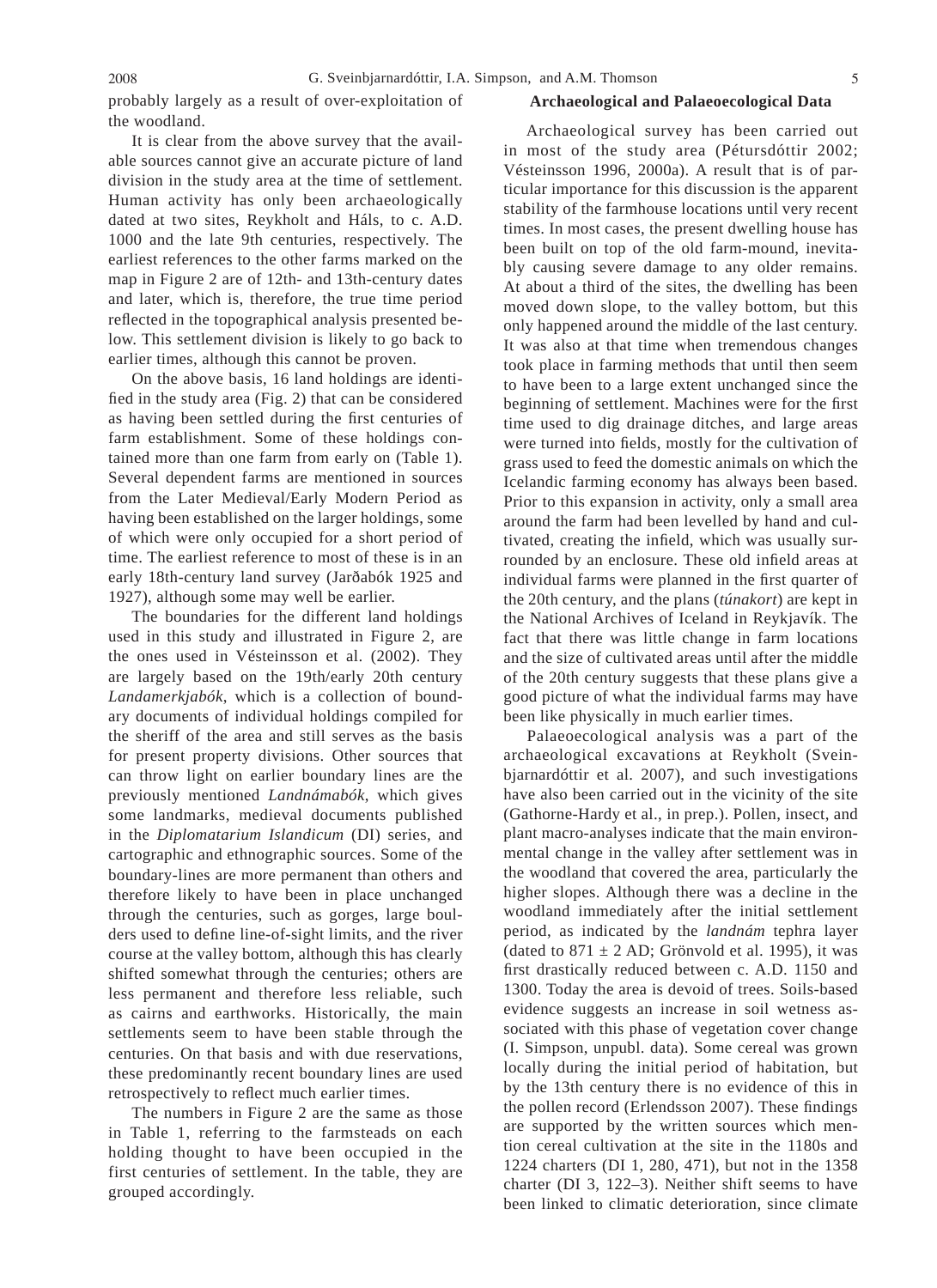appears to have been fairly stable until c. 1400, when temperatures were brought down by c. 1 °C (Gathorne-Hardy et al., in prep.). Rather, these changes appear to have been the result of, on the one hand, over-exploitation of the woodland and on the other, a management decision on cereal cultivation. A reduction in the availability of wood as fuel led to an increase in the use of peat and animal dung. This shift may have had the result that less dung was available as manure, resulting in lowered soil fertility.

Soils reflect the environment in which they have been formed. By using techniques such as thin section micromorphology of undisturbed soil samples and total phosphorus analyses of bulk samples, interpretations about their management and historic environments can be made. Such analyses have been undertaken on soil samples from the home fields at Breiðabólstaður, Grímsstaðir, and Reykholt, all contained within the boundaries of the Reykholt estate by the 15th century (I. Simpson, unpubl. data). In thin section, evidence of cultural amendment of the soil is expressed in traces of micron-scale bone fragments, peat ash residues, fine charcoals, and cut marks attributable to cultivation. Evidence for amendment is, however, slight, and consists of domestic debris rather than the waste turfs and manures that are more normally found where manuring of land is a major land management strategy in the Norse North Atlantic region (Simpson 1997). The identification of animal manures and a range of fuel wastes in the midden at Reykholt suggests that material that could have been applied to the home field was instead deposited as part of the midden close to the farm houses (Sveinbjarnardóttir et al. 2007). Total phosphorus levels are low (ranging from 135–220 mg/100 g), again suggesting limited soil amendment.

 These observations suggest that in all the home fields associated with the Reykholt estate, little effort was made to maintain or enhance home-field soil fertility. Cereal production was unlikely to be a major aspect of land management in the home field, with inherent land fertility or importing of hay from meadows relied on for winter fodder. This soilsbased evidence from Reykholt is in marked contrast with that from the ecclesiastical power center of the Bishop's seat at Skálholt, where there is evidence of heavy amendment of the home field from its earliest phases of formation (I. Simpson, unpubl. data). This comparison opens up the possibility of contrasting land management strategies between different power centers.

 At Háls, further up the valley, palaeoecological investigations undertaken in the home field showed that the area, now completely devoid of trees, was covered with birchwood before the site became an iron-extraction site in the late 9th and 10th centuries. Logs of fully grown trees were found in deposits predating the *landnám* tephra layer, coupled with high levels of birch pollen, which dropped dramatically shortly after iron production began (Dixon 1997, Smith 2005). These changes, as at Reykholt, were associated with increases in soil wetness (I. Simpson, unpubl. data).

### **Topographical analyses**

 The three categories of early settlement recognized in Reykholtsdalur and described above have, were termed by Vésteinsson et al. (2002) as "large complex settlements," "large simple settlements," and "planned settlements." A large complex settlement is characterized by access to a wide range of resources and by having a number of households in residence. It was usually a political center, with a parish church associated with it. Reykholt (15) fits this category, as does Stóri Ás (47), just east of the study area and belonging to another initial landtake. Large simple settlements are characterized as having a somewhat more limited and less-varied resource base. They supported fewer households than did large complex settlements, and usually had a chapel or an annex church. Skáney (18), Sturlureykir (21), Deildartunga (23), and Steindórsstaðir (10), which lies just outside the study area, fall into this settlement category. In contrast, planned settlements are characterized as occupying a small area, and as a rule, supporting only a single household (Tables 1 and 2). This classification formed the basis for the GIS-based topographical approach used to define key bio-physical attributes of land associated with the Reykholtsdalur settlements. These attributes include elevation, aspect, slope, annual insolation, summer insolation, and extent of marshy areas;<sup>5</sup> size of land holdings and farm locations are also included in the analyses. The land attributes selected are not readily modified by human activity, carry increased significance in view of the absence

| Name              | Area (ha) | Settlement class |
|-------------------|-----------|------------------|
| Refsstaðir        | 668       | Planned          |
| Hamrar            | 425       | Planned          |
| Sturlureykir      | 1280      | Large, simple    |
| Hofsstaðir        | 434       | Planned          |
| Kolslækur         | 246       | Planned          |
| Kjalvararstaðir   | 396       | Planned          |
| Kleppjárnsreykir  | 203       | Planned          |
| Kópareykir        | 454       | Planned          |
| Reykholt          | 2036      | Large, complex   |
| Sigmundarstaðir   | 365       | Planned          |
| Signýjarstaðir    | 780       | Planned          |
| Skáney            | 935       | Large, simple    |
| Snældubeinsstaðir | 421       | Planned          |
| Deildartunga      | 1068      | Large, simple    |
| Ulfsstaðir        | 383       | Planned          |
| Uppsalir          | 468       | Planned          |

Table 2. Settlement classes within the Reykholtsdalur area.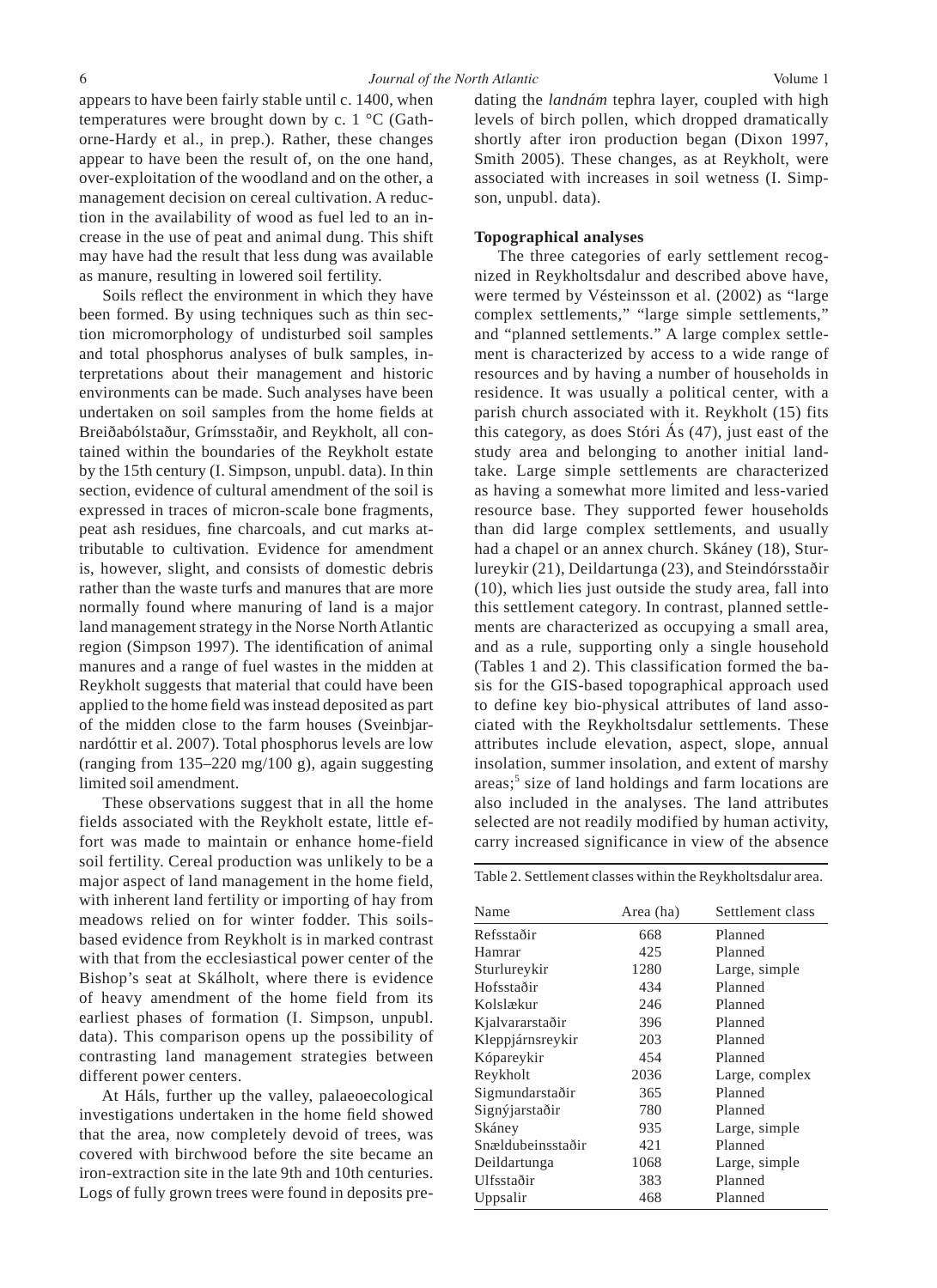of substantial evidence for land improvement, and act as proxy indicators for a range of related land attributes including seasonal and spatial patterns of vegetation productivity and diversity.

### **Capture and projection of geographic data sets**

 The study area is covered by the 1:50,000 maps 5520 I (Lundur) and 5521 II (Northtunga) (Series C762, 1948, American Army Map Service). The map sheets from 1948 were based on the Universal Transverse Mercator grid (Zone 27), International 1909 spheroid, with a horizontal datum based on the Astronomic Station at Reykjavík (21º55'51.15"W, 64º08'31.88"N), which is no longer used. The transformation to the Lambert/WGS84 projection was carried out using information from the Land Survey of Iceland website (http://www.lmi.is/landsurvey.nsf/ htmlPages/goproweb0190.html). This transformation is a "best-fit" and does not give geodetic accuracy. The eastern tip of the research area is covered by map sheet 1714 III (Series C761, Defense Mapping Agency, 1977–1990). Settlement boundaries are taken from the webpage of Nytjaland (http://eldur.lbhi.is/ website/nytjaland/viewer/htm) compiled by the Agricultural University of Iceland, adapted on the basis of the boundary sources mentioned earlier and overlain on a 1913 map at 1:50,000 scale. Maps were scanned and geo-referenced in Erdas Imagine 8.5,<sup>6</sup> and settlement boundaries, farm locations and marsh areas were digitized from the scanned maps in ARC/INFO.<sup>7</sup> The resultant data sets were then transformed in ARC/ INFO, so that their projection and datum matched that of the digital terrain model (Table 3). Elevation information for the area was supplied by a digital terrain model based on 90-m grid cells (equivalent to 1: 50,000 scale). Slope and aspect topographic information has been derived from this data set; the area and proportional coverage of each elevation, slope, and aspect class within individual settlement areas was calculated from it as well.

#### **GIS-based topographies**

 The Reykholtsdalur area has fairly gentle, lowlying topography, and most of the settlement areas lie below 150 m a.s.l. Slopes are relatively gradual,

| Lambert                |  |  |
|------------------------|--|--|
| WGS84                  |  |  |
| WGS84                  |  |  |
| <b>Metres</b>          |  |  |
| 64°15'0.000"           |  |  |
| 65°45'0.000"           |  |  |
| $-19^{\circ}00'0.000"$ |  |  |
| $65^{\circ}00'0.000"$  |  |  |
| 500000                 |  |  |
| 500000                 |  |  |
|                        |  |  |

Table 3. Projection information for geographic data sets.

being mostly <10º. The east–west orientation of the region's topography means that the greatest area of land is either north or south facing; a very small proportion of the area is totally flat (Fig. 3). Figure 4 shows the relative spatial variation in annual and summer insolation (the amount of solar radiation received at the earth's surface, although these values may be greatly modified by cloud cover and atmospheric water content) for the region. The relatively gentle slopes mean that there are subtle but not huge variations in insolation across the area. Most of the region receives between 3000 and 4000 MJ m<sup>-2</sup> annually, and the bulk of this insolation is received in the summer months (May–September), when most areas receive between 2700 and 3300 MJ m-2. The area of marshy land was digitized from the 1948 topographic maps, before large-scale drainage had taken place in the region and indicates an area of c. 5203 ha. Figure 2 shows that there were considerable areas of marshy land on all the holdings in the study area, covering at least 25% of the settlement area, and up to 87% in one case (Table 4).

 The Reykholt estate, characterized as a "large complex settlement," displays a wide topographic range within its boundaries. Elevation classes range from c. 50–350 m, with the lower elevation ranges dominant. Similarly, a range of slope classes are also evident  $(0-c. 25^{\circ})$ , with much of the area in the range of 0–5°. Both north and south aspect classes are dominant within the estate, since it stretches across the whole valley and over the hill down to the Hvítá River on the north side, but all aspect categories are represented (Figs. 5, 6, and 7c). Annual insolation also has a considerable range, reflecting aspect and slope, from c. 2000–4500 MJ  $m<sup>-2</sup>$ , with much of the insolation in the 3500–4000 MJ m<sup>-2</sup> category. Summer insolation reflects the wide an-

Table 4. Area and proportion of marshland on each settlement.

|                   | Area of    | % of farm area |
|-------------------|------------|----------------|
| Settlement        | marsh (ha) | that is marsh  |
| Refsstaðir        | 422.1      | 63             |
| Hamrar            | 186.2      | 44             |
| Sturlureykir      | 571.6      | 45             |
| Hofsstaðir        | 271.8      | 63             |
| Kolslækur         | 179.7      | 73             |
| Kjalvararstaðir   | 98.4       | 25             |
| Kleppjárnsreykir  | 67.3       | 33             |
| Kópareykir        | 114.3      | 25             |
| Reykholt          | 970.9      | 48             |
| Sigmundarstaðir   | 241.0      | 66             |
| Signýjarstaðir    | 240.8      | 31             |
| Skáney            | 409.8      | 44             |
| Snældubeinsstaðir | 141.0      | 34             |
| Deildartunga      | 933.9      | 87             |
| Ulfsstaðir        | 94.8       | 25             |
| Uppsalir          | 259.1      | 55             |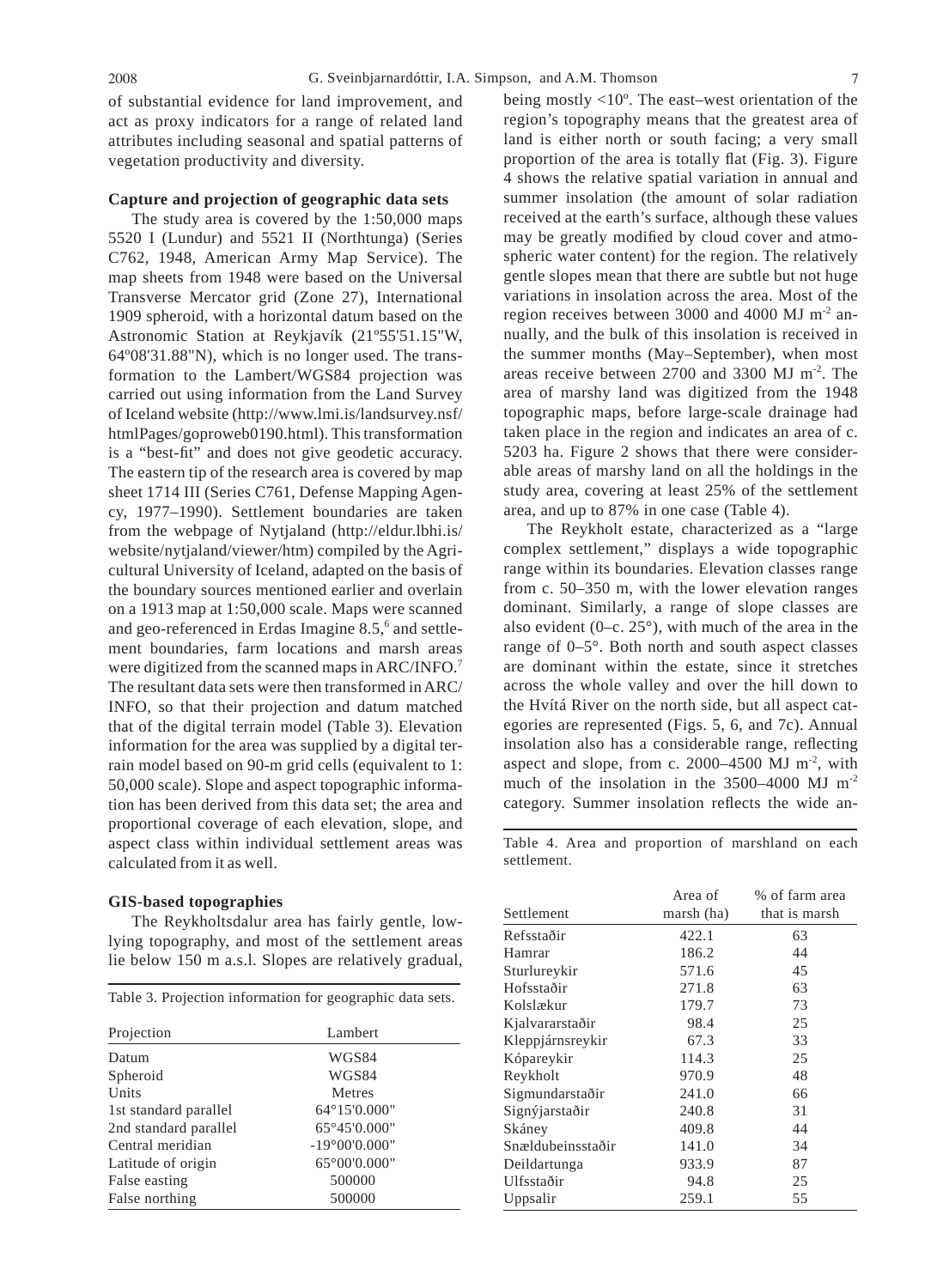nual range with MJ m<sup>-2</sup> values from c. 2100–3300 (Figs. 8 and 9). While the Reykholt estate has the largest area of marshland, an important type of land for collecting animal fodder, this type only made up approximately 48% of the estate's total land area (Table 4). Reykholt has also, through the centuries, accommodated the greatest number of farm sites within its boundaries (Table 1). By the 15th century, it is the largest land holding in the study area and is nearly twice the size of the next largest, Sturlureykir, classed as a "large simple settlement," and ten times the size of the smallest settlement, Kleppjárnsreykir, classed as a "planned settlement."

 Three settlements within the study area, Sturlureykir, Skáney, and Deildartunga, are considered to fall into the "large simple settlement" category, with a size range of 935–1280 ha. These settlements also accommodated additional farms at different times.



Figure 3. GIS-based topographical analyses of elevation, slope, and aspect, Reykholtsdalur, Iceland.

The topographic range of these holdings is more restricted in comparison with the "large complex settlement;" elevation range on these three holdings is from c. 50 to c. 250 m, with slope classes ranging from 0 to c.  $15^{\circ}$  and with aspects that are predominantly north, northwest, and south (Figs. 5, 6, and 7c). Annual insolation ranges are similarly restricted, although much of the insolation, as at Reykholt, is in the 3500–4000 MJ  $m<sup>-2</sup>$  category; similarly, the summer insolation range is restricted to the 2700–3000 and 3000–3300 MJ m-2 categories (Figs. 8 and 9). Sturlureykir (45%) and Skáney (44%) have similar percentage areas of marshland within the settlement boundary, in marked contrast to Deildartunga, which has approximately 87% of its areas as marshland, considerably more than that of Reykholt (Table 4). Deildartunga is also marked by its topographical simplicity, with the least topographic range of any of the settlements within the study area.

 The twelve smaller settlements within the study area, specified as "planned settlements," are characterized by a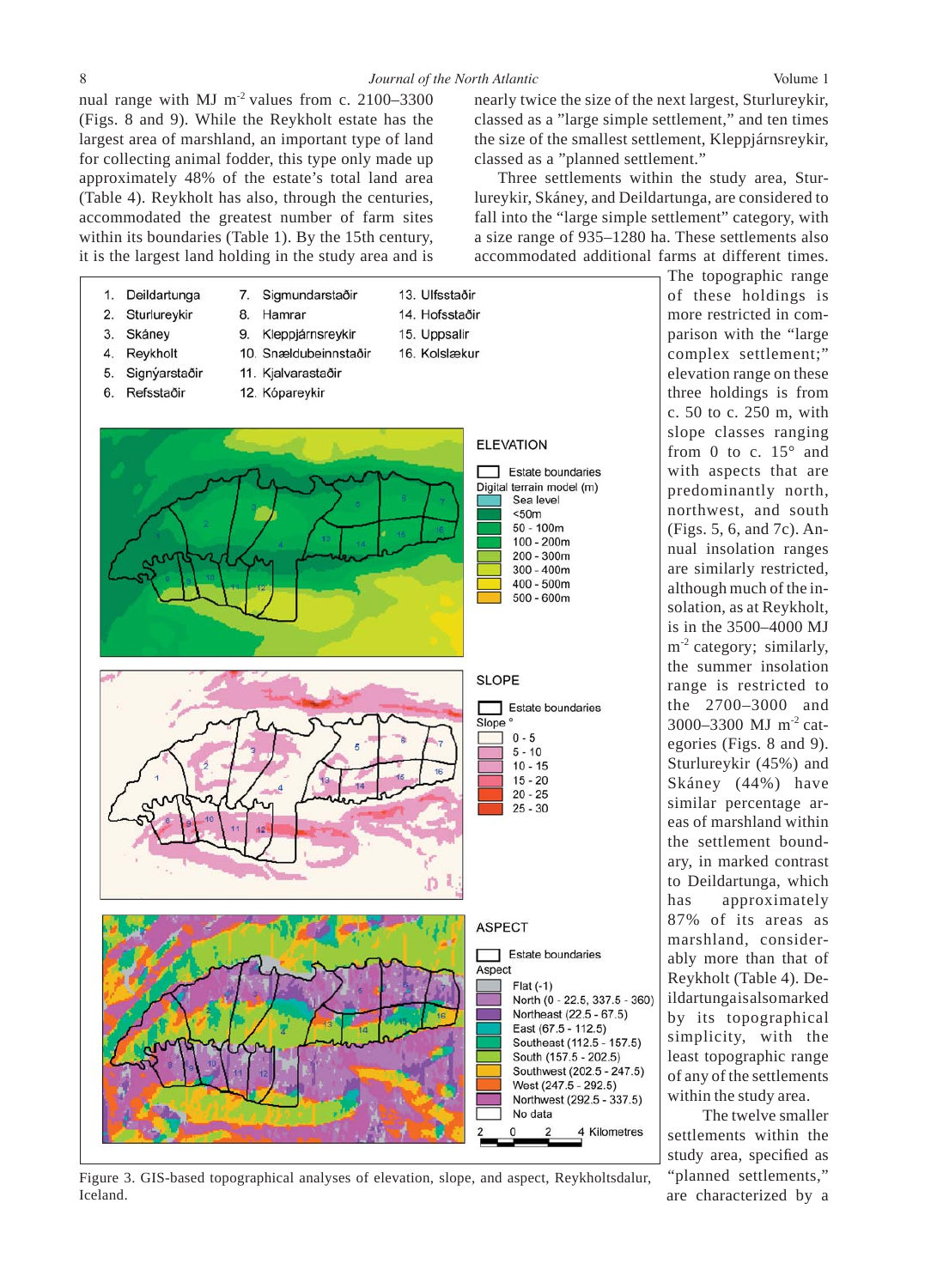size range that varies from 203–780 ha and typically have only a single farm on their land. Based on size and topographic data, these settlements can be divided into two categories. The first of these categories is confined to the five settlements in the south and west, which are among the smallest in the study area (203– 454 ha), but have a wider topographic range than the other "planned settlements" (Fig. 3, Table 2). These elements typically include a full range of elevation classes, from c. 50–c. 350 m, and, with the exception of is typically in the 3500–4000 MJ  $m<sup>2</sup>$  class, although it can range from 3000–5000 MJ  $m^{-2}$ ; summer insolation is typically  $2700-3000$  MJ m<sup>-2</sup> (Figs. 8 and 9). Marshland varies from 25–73% of settlement area (Table 4).

## **Discussion**

The study area, a valley rising inland, c. 25 km away from the sea, constitutes a typical Icelandic valley well suited for farming. It is flanked by a series





7b). Annual insolation Figure 4: GIS-based summer and annual insolation, Reykholtsdalur, Iceland.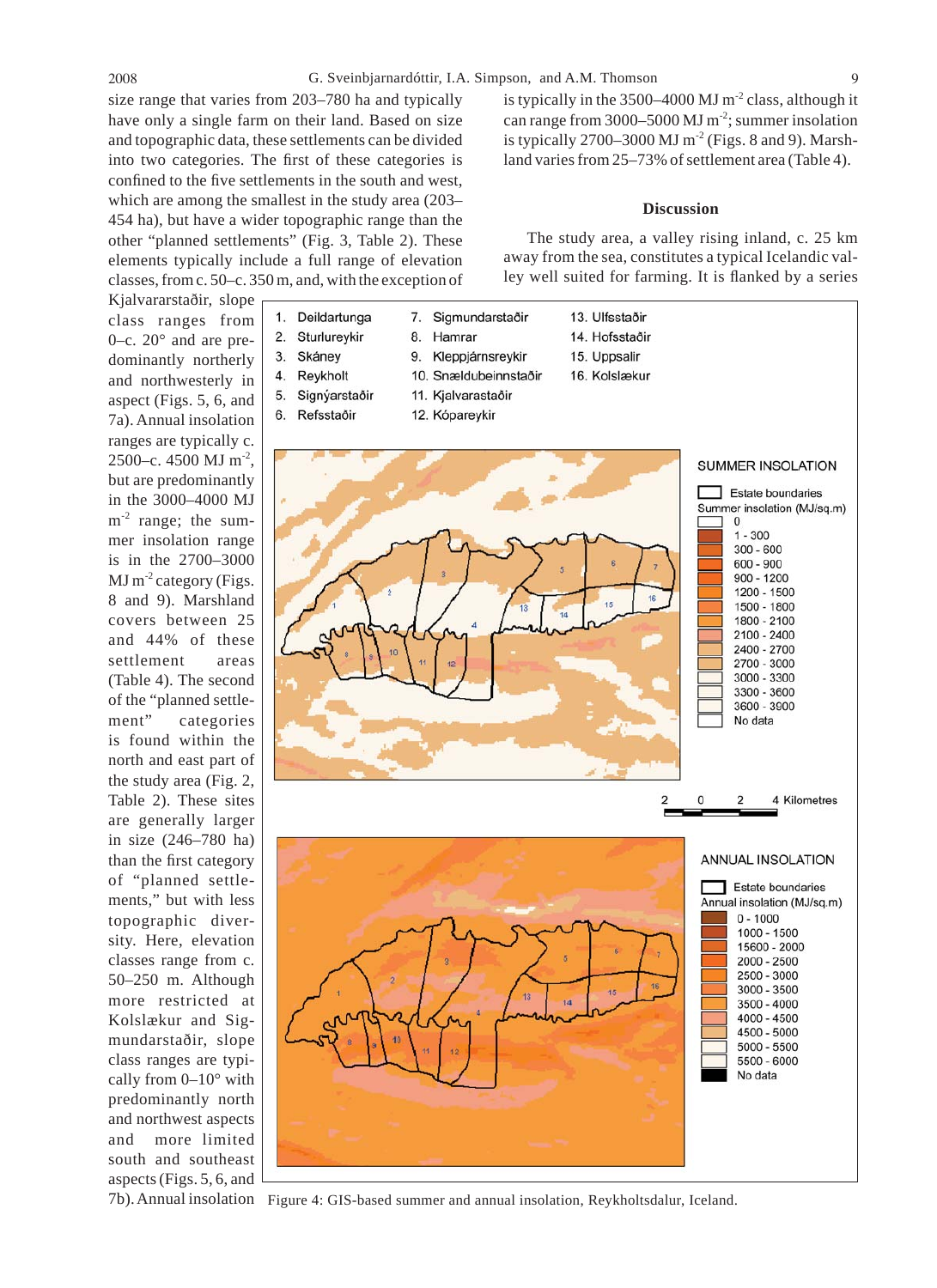10 *Journal of the North Atlantic* Volume 1



Figure 5. Area of settlement within each elevation class. The bar chart represents elevation classes in meters (m).



Figure 6. Area of settlement within each slope class. The bar chart represents slope classes in degrees (°).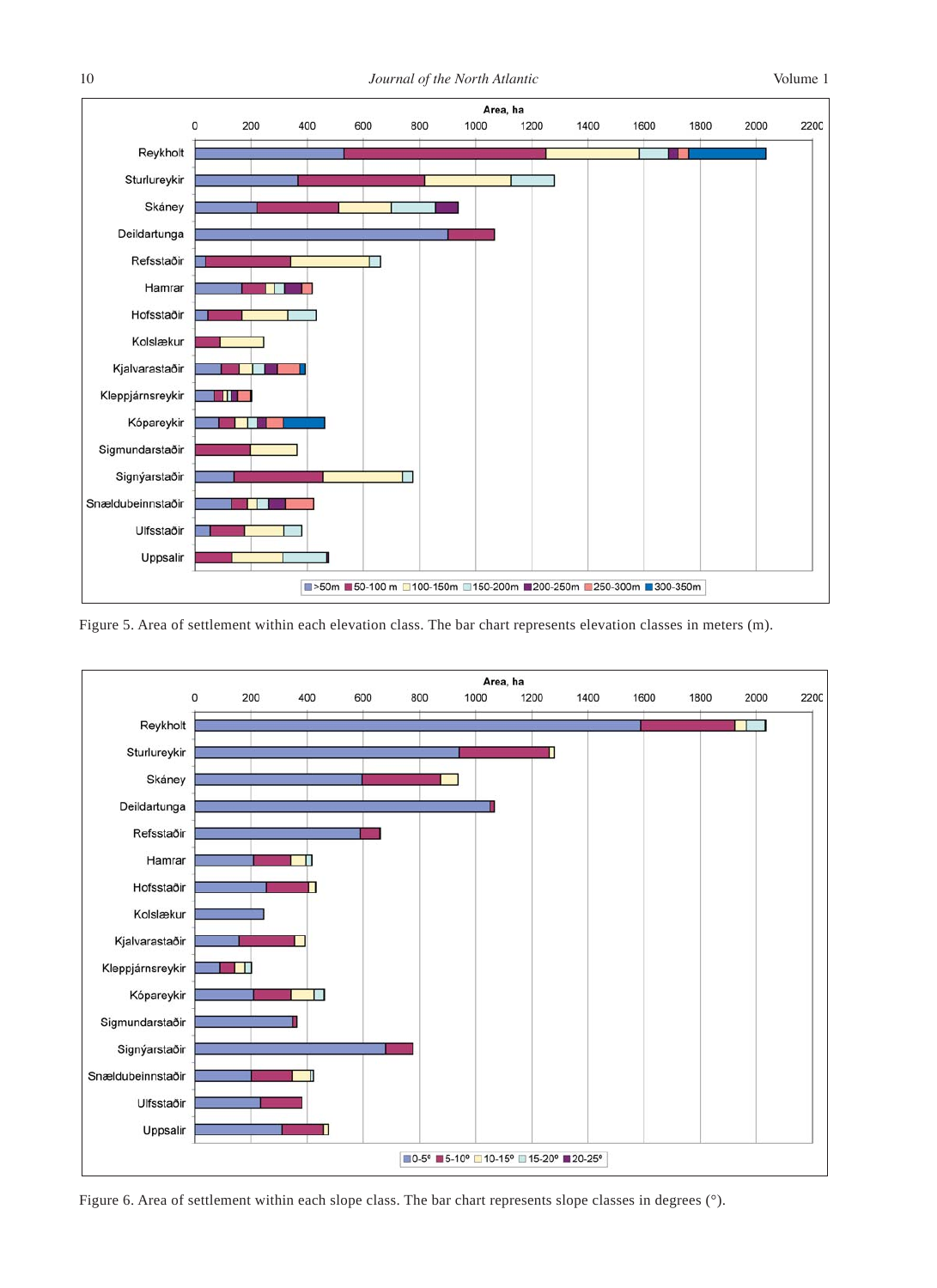West

- Hamrar -

 $\mathbf b$ 

West

Southwest

- Refsstaðir -

a



Southeast

Sigmundarstaðir

of long, gently sloping hills, averaging about 270 m.a.s.l. in height, with the most fertile land lying closest to the river. The valley opens out to the west, where the most extensive lowland area is, with soils becoming thinner and less productive further inland. The area, including the Reykholt estate, enjoys the additional bonus of a number of hot and warm springs that were used by the inhabitants from early on (Sveinbjarnardóttir 2005a). Growing conditions will certainly have been enhanced in the springs' vicinity. On the whole, but in particular in the lower half of the valley, a good range of land resources for domestic livestock production was available and a basis for the local economy.

 Although the details of the earliest settlement process cannot be precisely dated, the topographic analyses suggests that during the partitioning of Reykholtsdalur, land resources were important in the process, with the better quality land being allocated to the largest settlements Skáney (18), Sturlureykir (21), and Deildartunga (23) lower down the valley. The Reykholt estate, which had taken over what is thought to have been the initial settlement farm, Breiðabólstaður (13), by c. 1200, is associated with a wide topographic range indicative of the widest range of land resources in the area, comparable to that belonging to the initial occupant at Breiðabólstaður. Crucially, though, Reykholt gradually acquired more land nearby and had the use of woodland areas and extensive mountain pastures some distance away from the home farm. These pastures, accessed during the summer months, ensured a resilient economy

Figure 7. Areas within each aspect class: a) planned settlement, west, and b) planned settlement, east. See next page for: c) large simple and large complex settlements.

- Hofsstaðir

- Signýjarstaðir -

South

Kolslækur =

-Ulfsstaðir - Uppsalir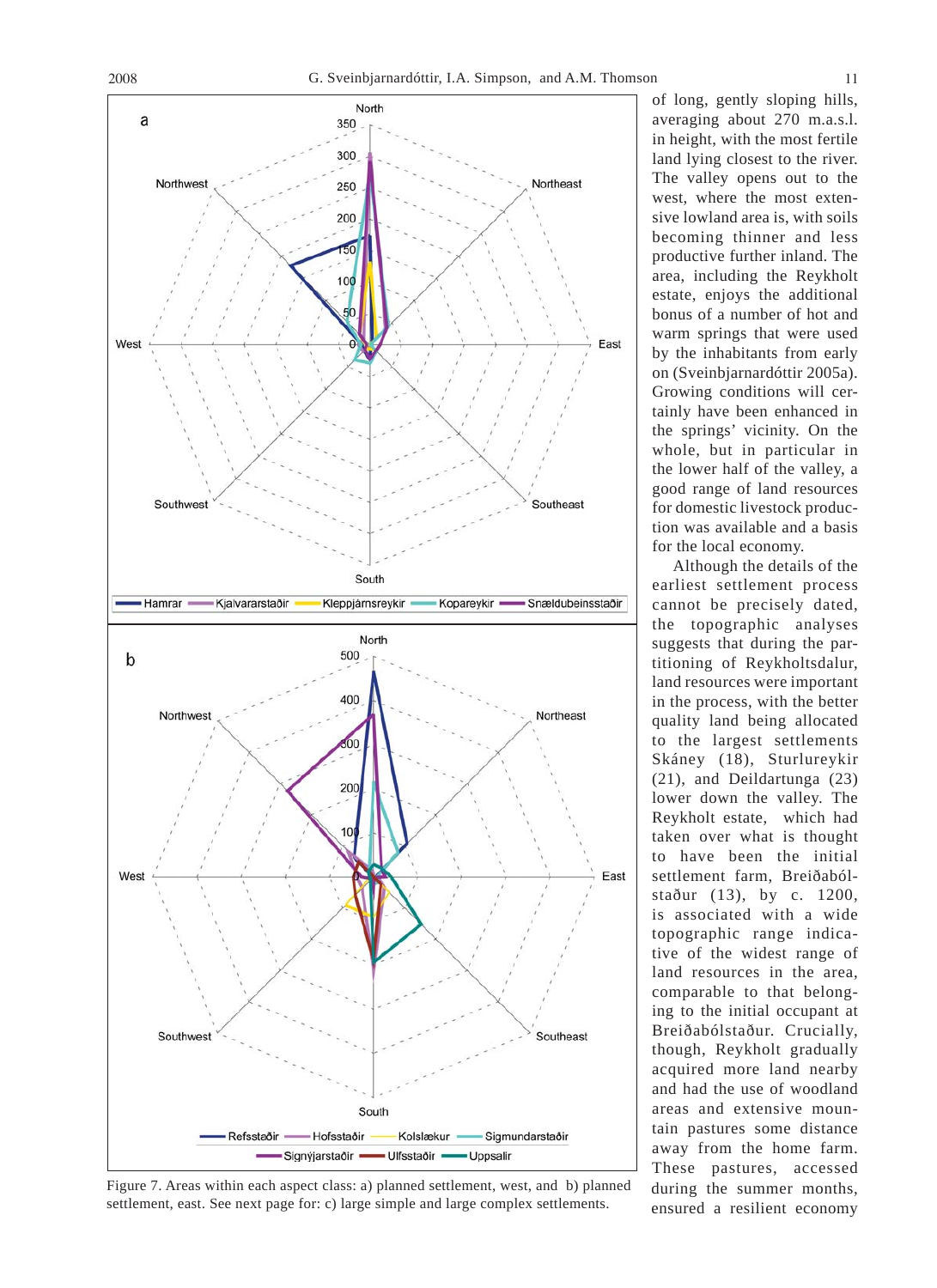

based on a diverse land resource base, and were vital for the emergence of Reykholt as a center of power (Eyþórsson 2007). It is significant that it is the accumulation of land area rather than the intensification of land use that contributes to this process.

 The three "large simple settlements" created as part of the partitioning of Reykholtsdalur, although somewhat smaller than the Reykholt estate and with less topographical range, did contain considerable areas of marshland on river banks in the valley bottom, particularly towards the lower, more fertile end of the valley. These were the best areas for winter fodder collection, always an important part of Icelandic farming. Winter fodder was particularly important for

Figure 7c. Areas within each aspect class: large simple and large complex settlements.



Figure 8. Area of settlement within each annual insolation class. The bar chart represents insolation class in MJ m<sup>-2</sup>.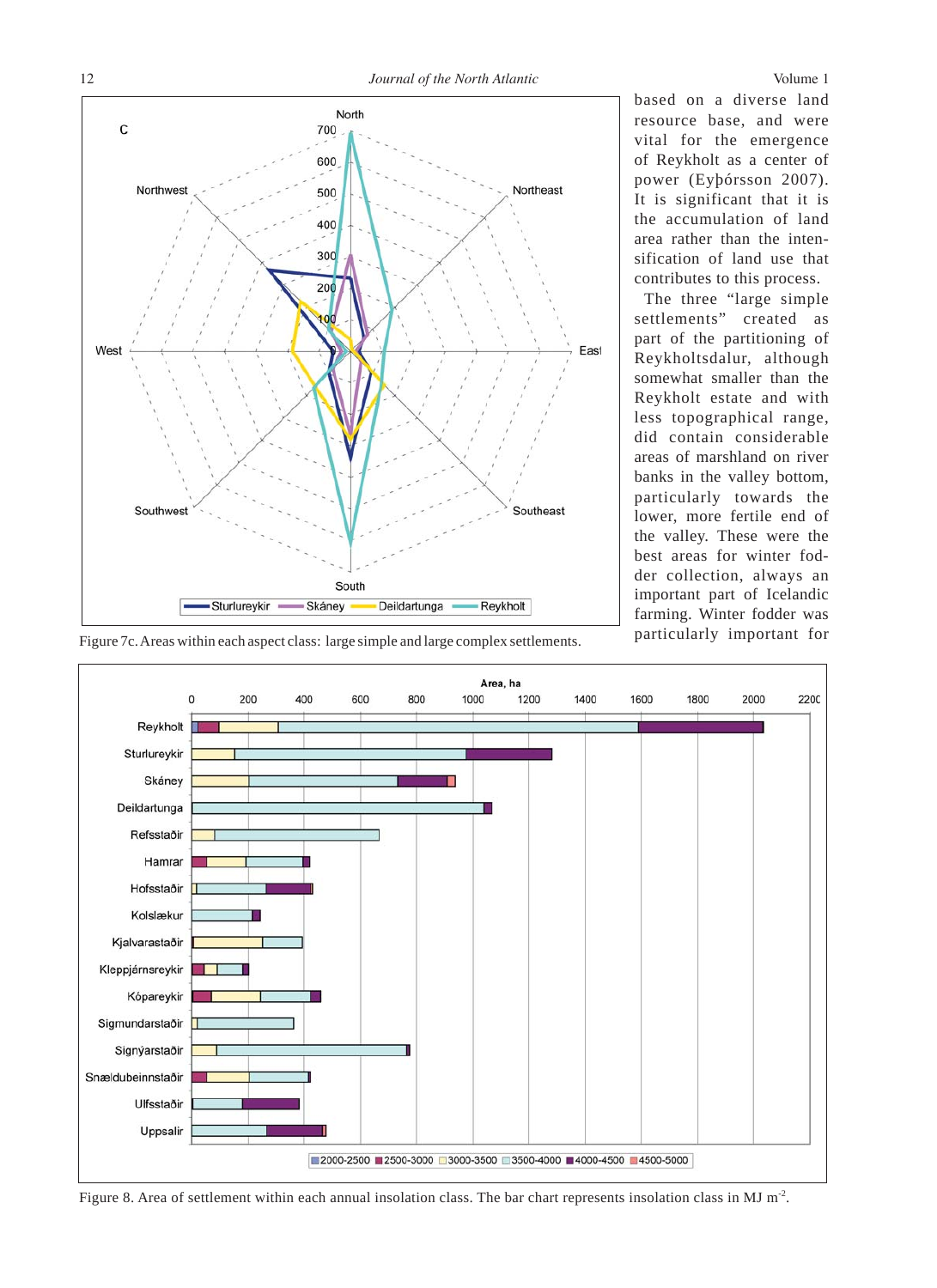cattle, on which there was more emphasis than sheep during the initial period of settlement and which could not be grazed in the winter. These settlements also enjoy the extensive summer insolation, making growing conditions quite favourable. These results might suggest that while the Reykholt estate retained the broadest land resource base, the three next largest settlements were no less prosperous, focussing on requirements for livestock production.

 The "planned settlements" are smallest in size of the land partition categories considered, with the smallest, predominantly north-facing farms on the south side of the river having a broader range of topography to draw on than the larger farms on the north side of the river. These north-side farms enjoyed a southerly exposure and a higher annual insolation. Some of them had more than one farm, whereas none of the ones on the south side of the river did (Table 1). The broader topographical range on the south side of the river may have been a compensation for the holdings being smaller in area and having a northerly direction. In addition, access to the most fertile farming land towards the lower end of the valley bottom, and the presence of hot and warm springs enhancing growing conditions, made these settlements highly viable. The desirability of this land is, perhaps, demonstrated by the fact that several of these settlements were acquired by and enriched the Reykholt estate (see Table 2).

 The topographical analysis indicates that the inherent quality of land played a large role in the way the initial large land-take, bordered by the two rivers in the Reykholtsdalur valley, was partitioned. The historical and archaeological evidence for Reykholt, the central settlement in the valley, indicates that the farm, which seems to have been established by c. A.D. 1000 on the land of the initial settlement in the valley, was a major farm from the outset, taking over the land and leading role of the initial farm and including several other farmsteads within its holding. While the quality of the land belonging to the estate is somewhat inferior for livestock production to that of the three "large simple settlements" occupying the prime land to the south of it, the estate made up for this shortcoming and got steadily wealthier through the acquisition of various land resources in and outside the valley.

## **Conclusion**

Analyses of historical and topographical information from Reykholtsdalur, with supporting information from archaeological and environmental data, suggest that inherent land attributes played a significant role in the way the landscape was carved up during the period of initial settlement and colonization of Iceland. The earliest available sources post-date the settlement period, but they



Figure 9. Area of settlement within each summer insolation class. The bar chart represents insolation class in MJ  $m<sup>2</sup>$ .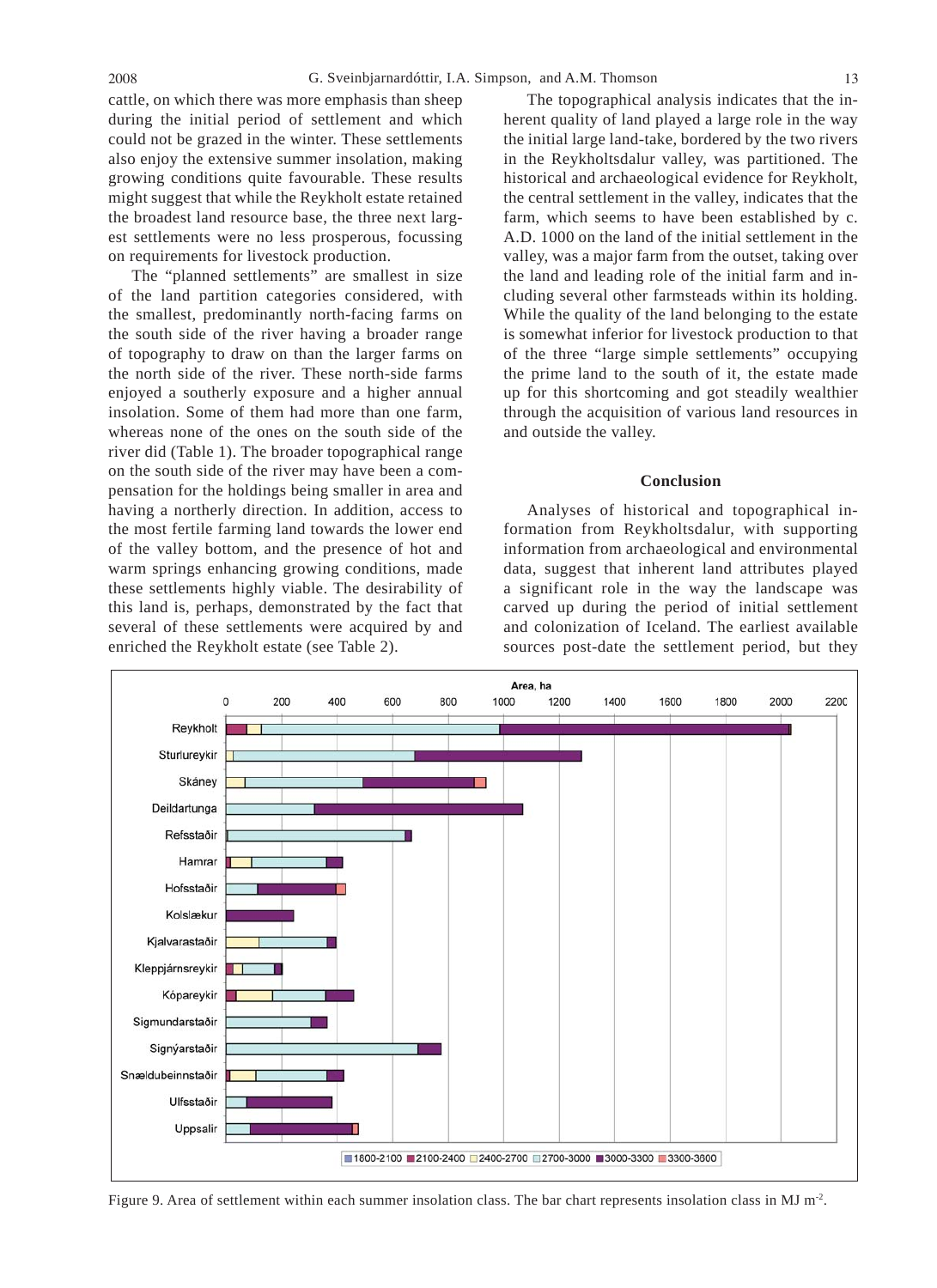indicate that permanent boundaries, such as rivers and gorges, were deciding factors in the initial partitioning process. Subsequent partitioning suggests that the initial landowner may have made an effort to ensure the viability of specialized livestock production within the area by allocating some of the best land to the second largest settlements, Skáney, Sturlureykir, and Deildartunga. The rest of the land was carved up into a set of smaller but still viable farms, some of which were subsequently taken over by the Reykholt estate.

 The Reykholt estate did not hold the best land for intensive livestock production and does not seem to have practiced intensive management of its home-field areas, but certainly by the 15th century it had the largest land holding in the valley. This dominance may have been established at the outset, and it is becoming apparent that the farm was destined to take over the central role of power in the valley. This process was solidified by the establishment of a church and later a church center at Reykholt, paving the way for its development as a center of political and ecclesiastical power by the 12th century. Through the church, the estate acquired land and various resources that further enriched it, with documentary research showing that the possession of shieling areas (for summer milking livestock grazing) and other resources were vital for the later success of the estate.

#### **Acknowledgments**

 We are grateful to the Leverhulme Trust for research support through the *Landscapes circum Landnám* program. John McArthur, Jennifer Brown, and Bill Jamieson (all at the University of Stirling) assisted with the GIS aspects of this paper.

#### **Literature Cited**

- Alþingisbækur Íslands II (AI). 1915–16. Félagsprentsmiðjan, Reykjavík, Iceland.
- Amorosi, T. 1996. Icelandic zooarchaeology: New data applied to issues of historical ecology, palaeoeconomy, and global change. Ph.D. Dissertation. The Graduate School and University Center of the City University of New York, New York, NY, USA.
- The Árni Magnússon Institute for Icelandic Studies The Place-Name Collection. No date. Hálsasveitarhreppur nr. 3509 Refsstaðir örnefnalýsing (place-name description for Refsstaðir), Ari Gíslason skráði, Reykjavík, Iceland.
- Benediktsson, J. (Ed). 1968. Íslendingabók. Landnámabók*,*  Íslenzk fornrit 1. Hið íslenska fornritafélag, Reykjavík, Iceland. 525 pp.
- Benediktsson, J. 1996. Ritaðar heimildir um landnámið. Pp. 19–24, *In* G.Á. Grímsdóttir (Ed.). Um landnám á Íslandi. Vísindafélag Íslendinga, Ráðstefnurit V, Reykjavík, Iceland. 200 pp.
- Byggðir Borgarfjarðar II. 1989. Borgarfjarðarsýsla og Akranes. B. Guðráðsson, and B. Ingimundardóttir (Eds.). Búnaðarsamband Borgarfjarðar, Borgarnes, Iceland. 400 pp.
- Crawford, B.E., and B. Ballin-Smith 1999. The Biggings, Papa Stour, Shetland: The history and excavation of a royal Norwegian farm. Society of Antiquaries of Scotland Monograph Series, 15, Edinburgh, UK. 268 pp.
- Diplomatarium Islandicum (DI). 1857–1952. Íslenskt fornbréfasafn. 16 vols. of Icelandic documents. S.L. Möller and Hið íslenska bókmenntafélag, Copenhagen, Denmark, and Reykjavík, Iceland.
- Dixon, A.T.D.1997. Landnám and changing landuse at Háls, Southwest Iceland: A palaeoecological study. M.Sc. Thesis. University of Sheffield, Sheffield, UK.
- Erlendsson, E. 2007. Environmental Change Around the Time of the Norse Settlement of Iceland. Unpublished Ph.D. Dissertation. University of Aberdeen, Aberdeen, UK.
- Eyþórsson, B. 2007. Búskapur og rekstur staðar í Reykholti. M.A. Thesis. University of Iceland, Reykjavík, Iceland. 125 pp.
- Fellows-Jensen, G. 1984. Viking settlement in the northern and western isles. The place-name evidence as seen from Denmark and the Danelaw. Pp. 148–168, *In* A. Fenton and H. Pálsson (Eds.). The Northern and Western Isles in the Viking World. Survival, Continuity, and Change. John Donald, Edinburgh, UK. 347 pp.
- Gammeltoft, P. 2001. The place-name element bólstaðr in the North Atlantic area. Navnestudier Nr. 38. Reitzel, Köbenhavn, Denmark.
- Gathorne-Hardy, F.J., E. Erlendsson, J.M. Bending, K. Vickers, P.C.Buckland, A.J. Dugmore, B. Gunnarsdóttir, G. Gisladóttir, P. Langdon, and K.J. Edwards. In preparation. What was the impact of human colonisation in Reykholtsdalur, Borgarfjörður, Iceland?
- Grönvold, K., N. Óskarsson, S.J. Johnsen, H.B. Clausen, C.U., Hammer, G. Bond, and E. Bard. 1995. Ash layers from Iceland in the Greenland GRIP ice core correlated with oceanic and land sediments. Earth and Planetary Science Letters 135:149–155.
- Gunnlaugsson, G.M. (Ed.) 2000. Reykjaholtsmáldagi. Reykholtskirkja–Snorrastofa, Reykholt, Iceland. 48 pp.
- Hermanns-Au ardóttir, M. 1989. Islands tidiga bosättning. Studia Arshaeologica Universitas Umensis 1. Umeå, Sweden. 183 pp.
- Jarðabók Árna Magnússonar og Páls Vídalíns. 1925 and 1927. Vol. 4. Copenhagen, Denmark. 497 pp.
- Jóhannesson, J., M. Finnbogason, and K. Eldjárn (Eds.). 1946. Sturlunga Saga. 2 vols. Sturlungaútgáfan, Reykjavík, Iceland. 1110 pp.
- Landamerkjabók Borgarfjarðarsýslu*.* Unpublished. Sýslumannsembættið Borgarnesi, Iceland.
- Nordal, S. (Ed.). 1933. Egils Saga Skalla-Grímssonar, Íslenzk fornrit 2. Hið íslenska fornritafélag, Reykjavík, Iceland. 319 pp.
- Nordal, S., and G. Jónsson (Eds) 1938. Borgfirðinga sögur*,* Íslenzk fornrit III. Hið íslenska fornritafélag, Reykjavík, Iceland. 365 pp.